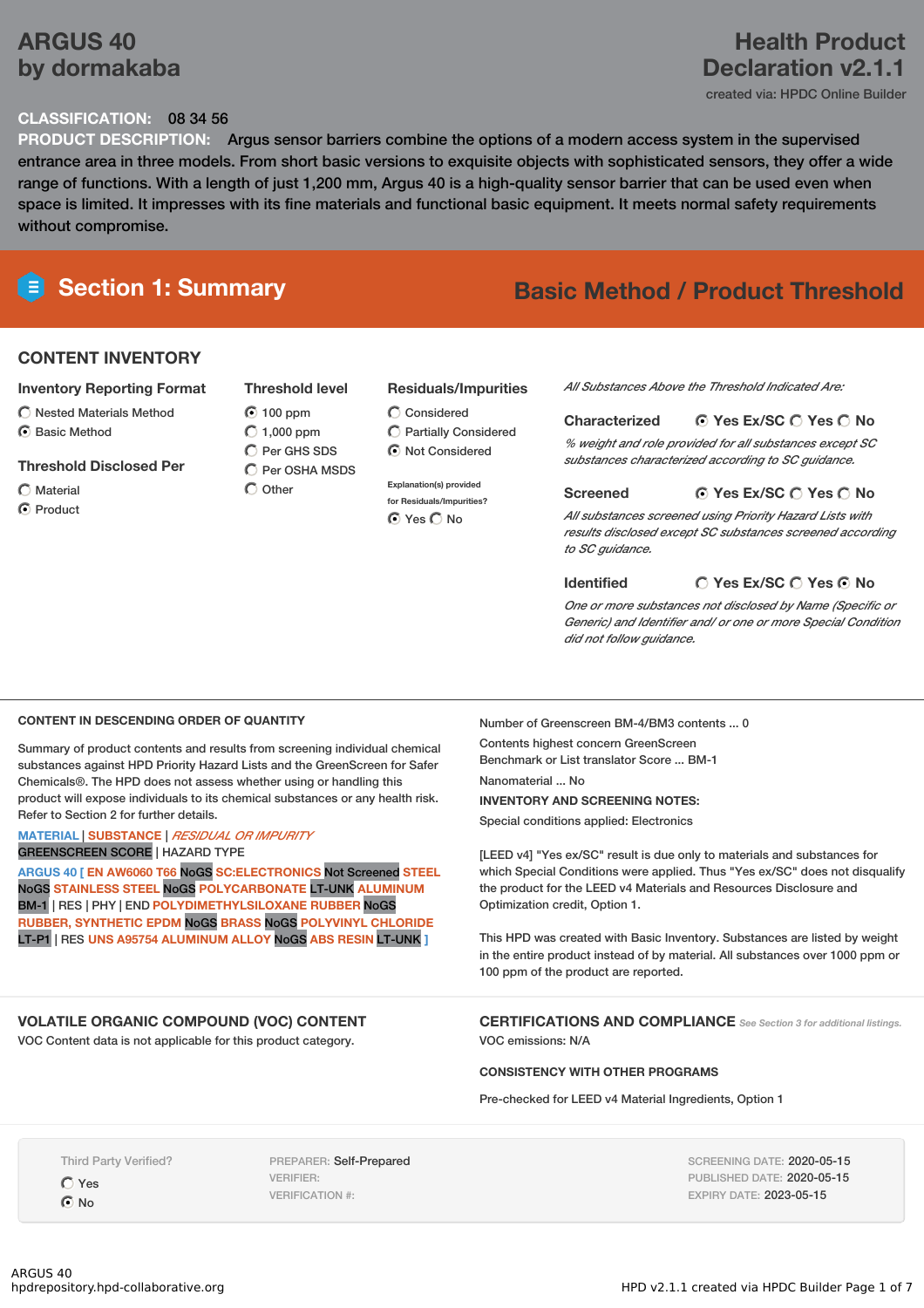This section lists contents in a product based on specific threshold(s) and reports detailed health information including hazards. This *HPD uses the inventory method indicated above, which is one of three possible methods:*

- *Basic Inventory method with Product-level threshold.*
- *Nested Material Inventory method with Product-level threshold*
- *Nested Material Inventory method with individual Material-level thresholds*

Definitions and requirements for the three inventory methods and requirements for each data field can be found in the HPD Open *Standard version 2.1.1, available on the HPDC website at: [www.hpd-collaborative.org/hpd-2-1-1-standard](https://www.hpd-collaborative.org/hpd-2-1-1-standard)*

# **ARGUS 40**

PRODUCT THRESHOLD: 100 ppm RESIDUALS AND IMPURITIES CONSIDERED: No

RESIDUALS AND IMPURITIES NOTES: No residuals or impurities are expected in these materials at or above the inventory threshold. dormakaba products consist of finished components, and no chemical reactions are needed to develop our products.

OTHER PRODUCT NOTES: -

| <b>EN AW6060 T66</b>                                           |                        |                                   |                 | <b>ID:</b> Not registered                      |
|----------------------------------------------------------------|------------------------|-----------------------------------|-----------------|------------------------------------------------|
| HAZARD SCREENING METHOD: Pharos Chemical and Materials Library |                        | HAZARD SCREENING DATE: 2020-05-15 |                 |                                                |
| %: $62.42$                                                     | GS: NoGS               | RC: Both                          | NANO: <b>No</b> | ROLE: Profile, cover                           |
| <b>HAZARD TYPE</b>                                             | AGENCY AND LIST TITLES | WARNINGS                          |                 |                                                |
| None found                                                     |                        |                                   |                 | No warnings found on HPD Priority Hazard Lists |
| SUBSTANCE NOTES: -                                             |                        |                                   |                 |                                                |
|                                                                |                        |                                   |                 |                                                |

**SC:ELECTRONICS** ID: **SC:Electronics**

|                                |                                                                |                    | HAZARD SCREENING DATE: 2020-05-15                         |
|--------------------------------|----------------------------------------------------------------|--------------------|-----------------------------------------------------------|
| GS: Not Screened               | RC:<br><b>UNK</b>                                              | NANO:<br><b>No</b> | ROLE: PWB, cable, motor, locking device,<br>sensor system |
| AGENCY AND LIST TITLES         |                                                                |                    |                                                           |
| Hazard Screening not performed |                                                                |                    |                                                           |
|                                |                                                                |                    |                                                           |
|                                |                                                                |                    | ID: 12597-69-2                                            |
|                                | HAZARD SCREENING METHOD: Pharos Chemical and Materials Library |                    | WARNINGS                                                  |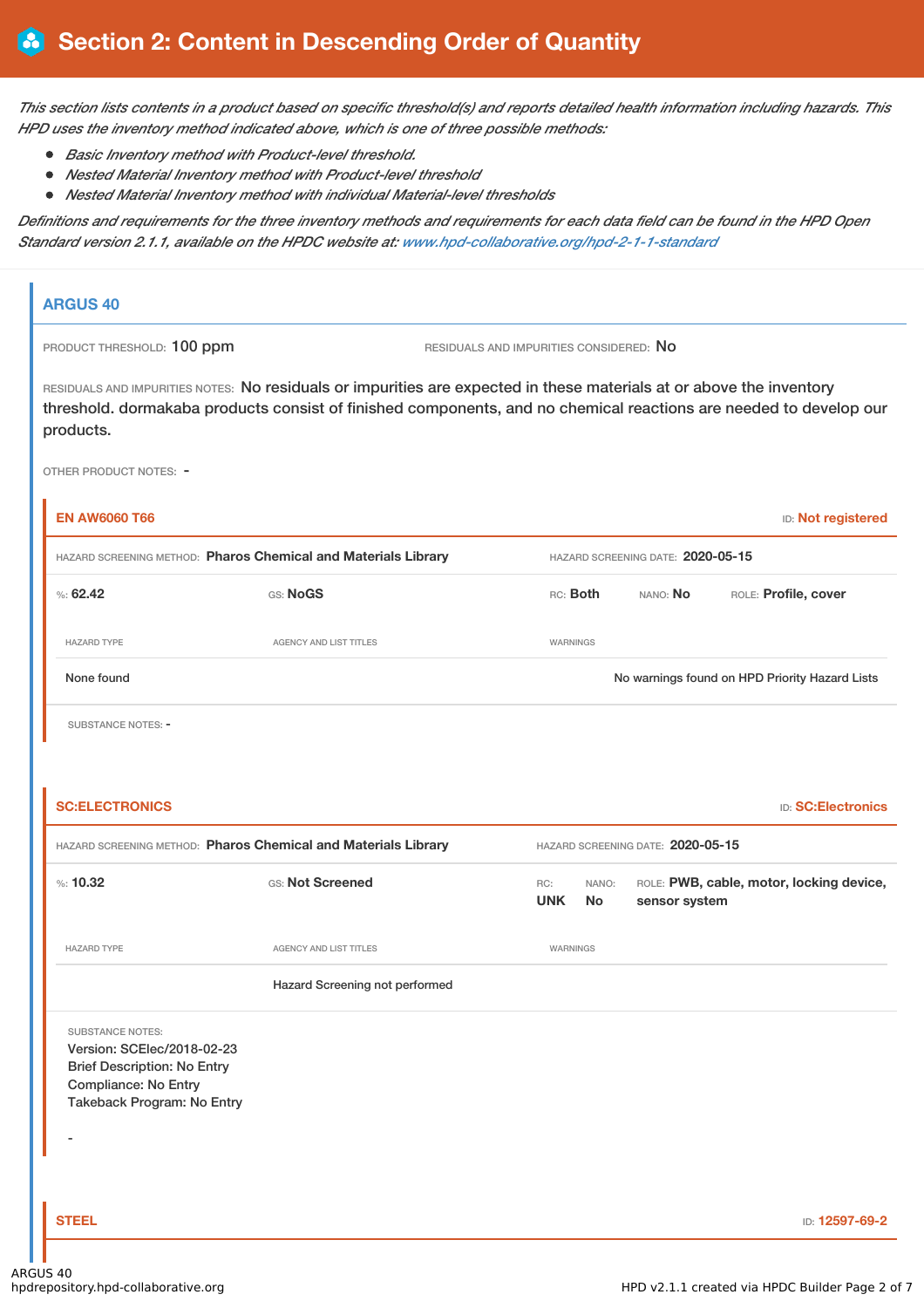| HAZARD SCREENING METHOD: Pharos Chemical and Materials Library |                                              | HAZARD SCREENING DATE: 2020-05-15              |                                      |                                                       |  |
|----------------------------------------------------------------|----------------------------------------------|------------------------------------------------|--------------------------------------|-------------------------------------------------------|--|
| %5.99                                                          | GS: NoGS                                     | RC: Both                                       | NANO: No                             | ROLE: Fixing materials                                |  |
| <b>HAZARD TYPE</b>                                             | <b>AGENCY AND LIST TITLES</b>                | WARNINGS                                       |                                      |                                                       |  |
| None found                                                     |                                              |                                                |                                      | No warnings found on HPD Priority Hazard Lists        |  |
| SUBSTANCE NOTES: 16MnCr5, 32Cr4                                |                                              |                                                |                                      |                                                       |  |
|                                                                |                                              |                                                |                                      |                                                       |  |
| <b>STAINLESS STEEL</b>                                         |                                              |                                                |                                      | ID: 12597-68-1                                        |  |
| HAZARD SCREENING METHOD: Pharos Chemical and Materials Library |                                              |                                                | HAZARD SCREENING DATE: 2020-05-15    |                                                       |  |
| %56,56                                                         | GS: NoGS                                     | RC: UNK                                        | NANO: No                             | ROLE: Control panels                                  |  |
| <b>HAZARD TYPE</b>                                             | AGENCY AND LIST TITLES                       | WARNINGS                                       |                                      |                                                       |  |
| None found                                                     |                                              |                                                |                                      | No warnings found on HPD Priority Hazard Lists        |  |
| SUBSTANCE NOTES: -                                             |                                              |                                                |                                      |                                                       |  |
|                                                                |                                              |                                                |                                      |                                                       |  |
| <b>POLYCARBONATE</b>                                           |                                              |                                                |                                      | ID: 25037-45-0                                        |  |
| HAZARD SCREENING METHOD: Pharos Chemical and Materials Library |                                              |                                                |                                      | HAZARD SCREENING DATE: 2020-05-15                     |  |
| %: 4.88                                                        | GS: LT-UNK                                   | RC: UNK                                        |                                      | NANO: No<br>ROLE: Sealing                             |  |
| <b>HAZARD TYPE</b>                                             | <b>AGENCY AND LIST TITLES</b>                | WARNINGS                                       |                                      |                                                       |  |
| None found                                                     |                                              | No warnings found on HPD Priority Hazard Lists |                                      |                                                       |  |
| SUBSTANCE NOTES: -                                             |                                              |                                                |                                      |                                                       |  |
|                                                                |                                              |                                                |                                      |                                                       |  |
| <b>ALUMINUM</b>                                                |                                              |                                                |                                      | ID: 7429-90-5                                         |  |
| HAZARD SCREENING METHOD: Pharos Chemical and Materials Library |                                              |                                                | HAZARD SCREENING DATE: 2020-05-15    |                                                       |  |
| %: 4.34                                                        | GS: <b>BM-1</b>                              | RC: Both                                       | NANO: No                             | ROLE: Fasteners                                       |  |
| <b>HAZARD TYPE</b>                                             | AGENCY AND LIST TITLES                       | WARNINGS                                       |                                      |                                                       |  |
| <b>RESPIRATORY</b>                                             | AOEC - Asthmagens                            |                                                | Asthmagen (Rs) - sensitizer-induced  |                                                       |  |
| PHYSICAL HAZARD (REACTIVE)                                     | EU - GHS (H-Statements)                      | H228 - Flammable solid                         |                                      |                                                       |  |
| PHYSICAL HAZARD (REACTIVE)                                     | EU - GHS (H-Statements)                      |                                                |                                      | H261 - In contact with water releases flammable gases |  |
| <b>ENDOCRINE</b>                                               | <b>TEDX - Potential Endocrine Disruptors</b> |                                                | <b>Potential Endocrine Disruptor</b> |                                                       |  |
|                                                                |                                              |                                                |                                      |                                                       |  |

SUBSTANCE NOTES: -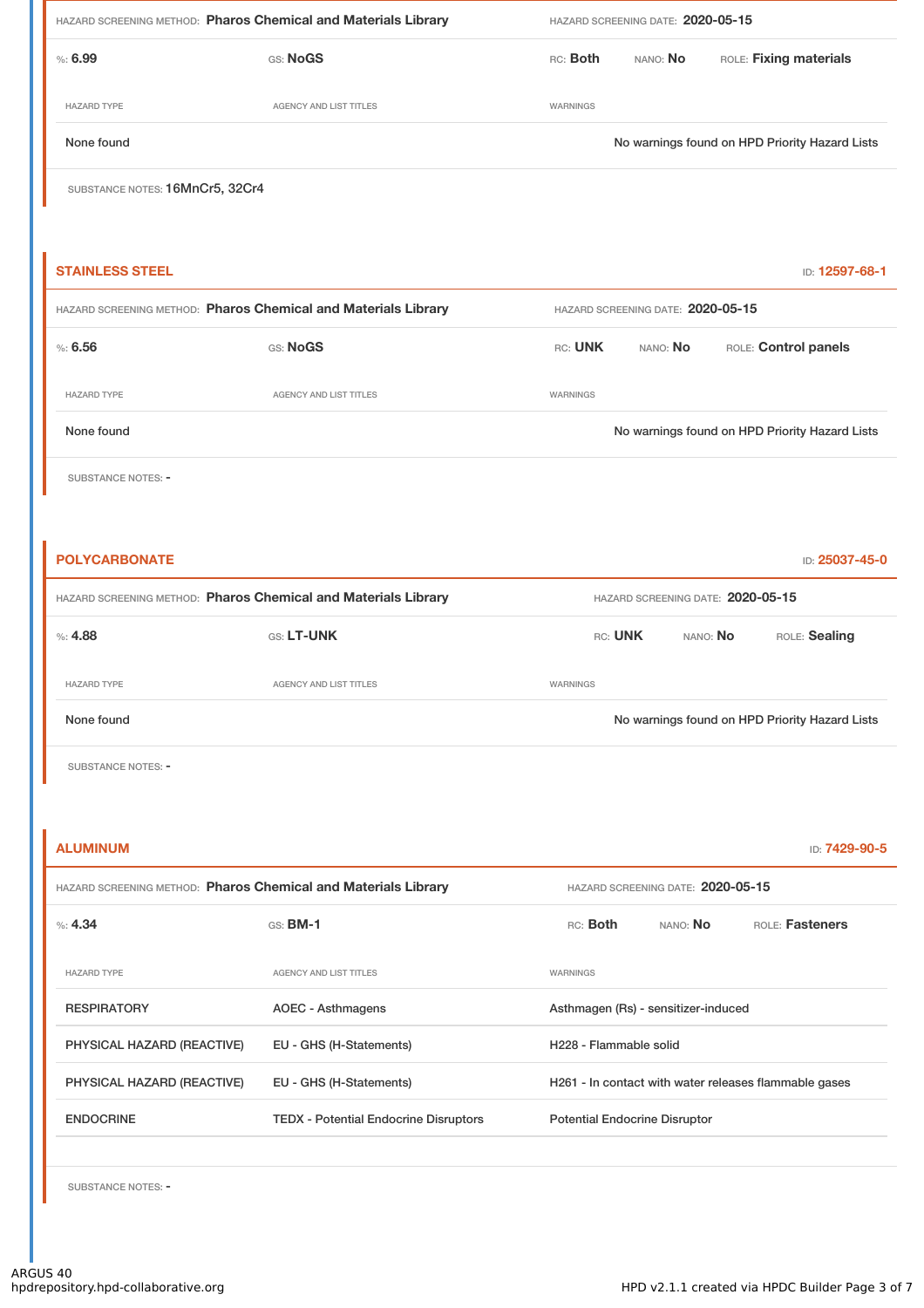| <b>POLYDIMETHYLSILOXANE RUBBER</b>                             |                                                                |                                     |                                   | ID: 63394-02-5                                 |  |
|----------------------------------------------------------------|----------------------------------------------------------------|-------------------------------------|-----------------------------------|------------------------------------------------|--|
|                                                                | HAZARD SCREENING METHOD: Pharos Chemical and Materials Library |                                     | HAZARD SCREENING DATE: 2020-05-15 |                                                |  |
| %2.97                                                          | GS: NoGS                                                       | RC: UNK                             | NANO: No                          | ROLE: Sealing                                  |  |
| <b>HAZARD TYPE</b>                                             | AGENCY AND LIST TITLES                                         | WARNINGS                            |                                   |                                                |  |
| None found                                                     |                                                                |                                     |                                   | No warnings found on HPD Priority Hazard Lists |  |
| SUBSTANCE NOTES: -                                             |                                                                |                                     |                                   |                                                |  |
|                                                                |                                                                |                                     |                                   |                                                |  |
| <b>RUBBER, SYNTHETIC EPDM</b>                                  |                                                                |                                     |                                   | ID: 308064-28-0                                |  |
| HAZARD SCREENING METHOD: Pharos Chemical and Materials Library |                                                                |                                     | HAZARD SCREENING DATE: 2020-05-15 |                                                |  |
| %: 0.53                                                        | GS: NoGS                                                       | RC: None                            | NANO: No                          | ROLE: Sealing                                  |  |
| <b>HAZARD TYPE</b>                                             | <b>AGENCY AND LIST TITLES</b>                                  | <b>WARNINGS</b>                     |                                   |                                                |  |
| None found                                                     |                                                                |                                     |                                   | No warnings found on HPD Priority Hazard Lists |  |
| SUBSTANCE NOTES: -                                             |                                                                |                                     |                                   |                                                |  |
|                                                                |                                                                |                                     |                                   |                                                |  |
| <b>BRASS</b>                                                   |                                                                |                                     |                                   | ID: 12597-71-6                                 |  |
|                                                                | HAZARD SCREENING METHOD: Pharos Chemical and Materials Library |                                     | HAZARD SCREENING DATE: 2020-05-15 |                                                |  |
| % 0.45                                                         | GS: NoGS                                                       | RC: UNK                             | NANO: No                          | ROLE: Gear ring                                |  |
| <b>HAZARD TYPE</b>                                             | AGENCY AND LIST TITLES                                         | WARNINGS                            |                                   |                                                |  |
| None found                                                     |                                                                |                                     |                                   | No warnings found on HPD Priority Hazard Lists |  |
| SUBSTANCE NOTES: -                                             |                                                                |                                     |                                   |                                                |  |
|                                                                |                                                                |                                     |                                   |                                                |  |
| <b>POLYVINYL CHLORIDE</b>                                      |                                                                |                                     |                                   | ID: 9002-86-2                                  |  |
| HAZARD SCREENING METHOD: Pharos Chemical and Materials Library |                                                                |                                     | HAZARD SCREENING DATE: 2020-05-15 |                                                |  |
| % 0.32                                                         | $G.S. LT-P1$                                                   | RC: UNK                             | NANO: No                          | ROLE: Sealing                                  |  |
| <b>HAZARD TYPE</b>                                             | <b>AGENCY AND LIST TITLES</b>                                  | WARNINGS                            |                                   |                                                |  |
| <b>RESPIRATORY</b>                                             | <b>AOEC - Asthmagens</b>                                       | Asthmagen (Rs) - sensitizer-induced |                                   |                                                |  |
|                                                                |                                                                |                                     |                                   |                                                |  |
| SUBSTANCE NOTES: -                                             |                                                                |                                     |                                   |                                                |  |
|                                                                |                                                                |                                     |                                   |                                                |  |
| <b>UNS A95754 ALUMINUM ALLOY</b>                               |                                                                |                                     |                                   | <b>ID: Not registered</b>                      |  |
|                                                                | HAZARD SCREENING METHOD: Pharos Chemical and Materials Library |                                     | HAZARD SCREENING DATE: 2020-05-15 |                                                |  |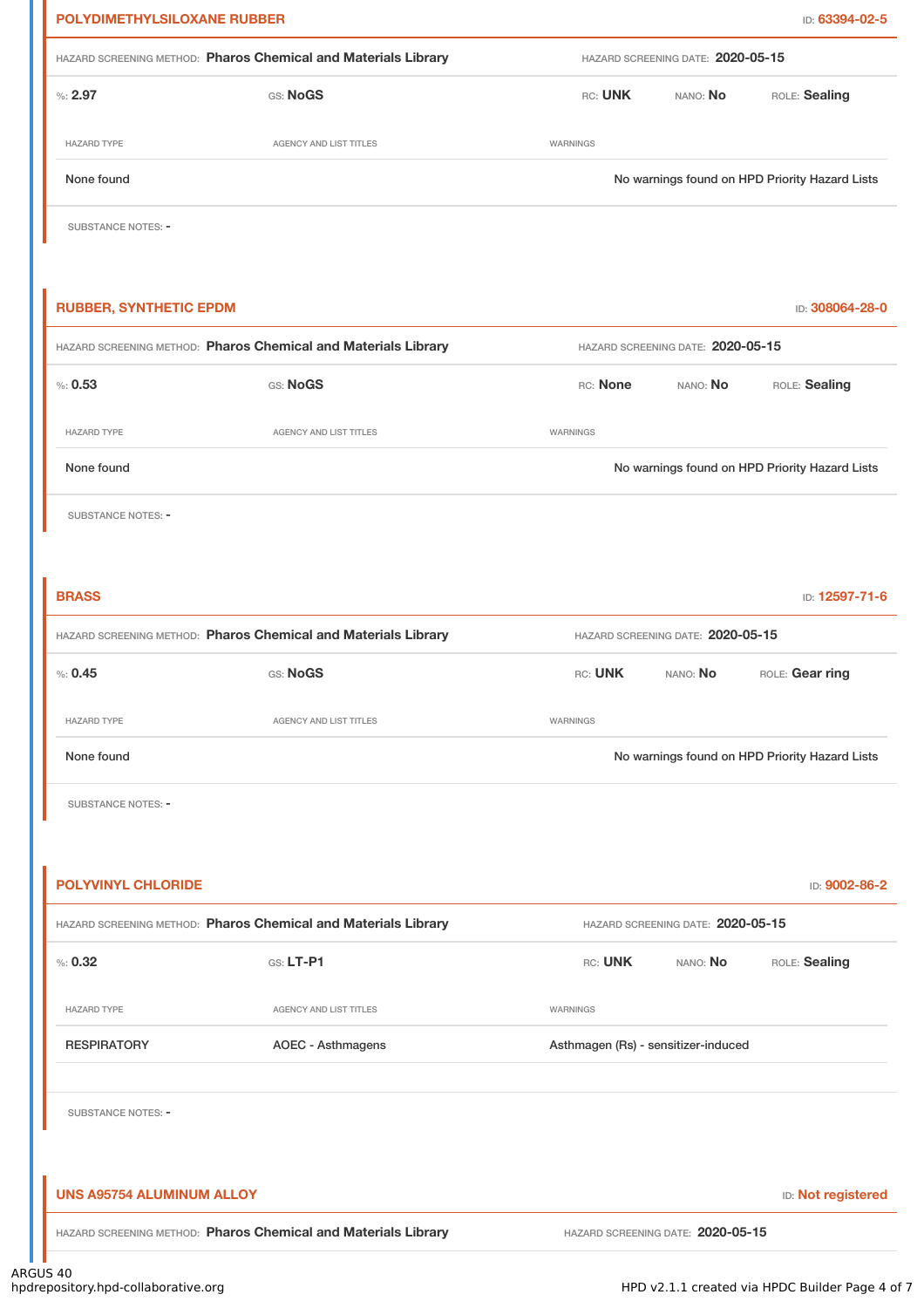| % 0.11                                                         | GS: NoGS               | RC: Both                          | NANO: No | ROLE: Connectors                               |
|----------------------------------------------------------------|------------------------|-----------------------------------|----------|------------------------------------------------|
| <b>HAZARD TYPE</b>                                             | AGENCY AND LIST TITLES | WARNINGS                          |          |                                                |
| None found                                                     |                        |                                   |          | No warnings found on HPD Priority Hazard Lists |
| SUBSTANCE NOTES: -                                             |                        |                                   |          |                                                |
|                                                                |                        |                                   |          |                                                |
| <b>ABS RESIN</b>                                               |                        |                                   |          | ID: 9003-56-9                                  |
| HAZARD SCREENING METHOD: Pharos Chemical and Materials Library |                        | HAZARD SCREENING DATE: 2020-05-15 |          |                                                |
| % 0.11                                                         | GS: LT-UNK             | RC: UNK                           | NANO: No | ROLE: Sealing                                  |
| <b>HAZARD TYPE</b>                                             | AGENCY AND LIST TITLES | WARNINGS                          |          |                                                |
| None found                                                     |                        |                                   |          | No warnings found on HPD Priority Hazard Lists |

SUBSTANCE NOTES: -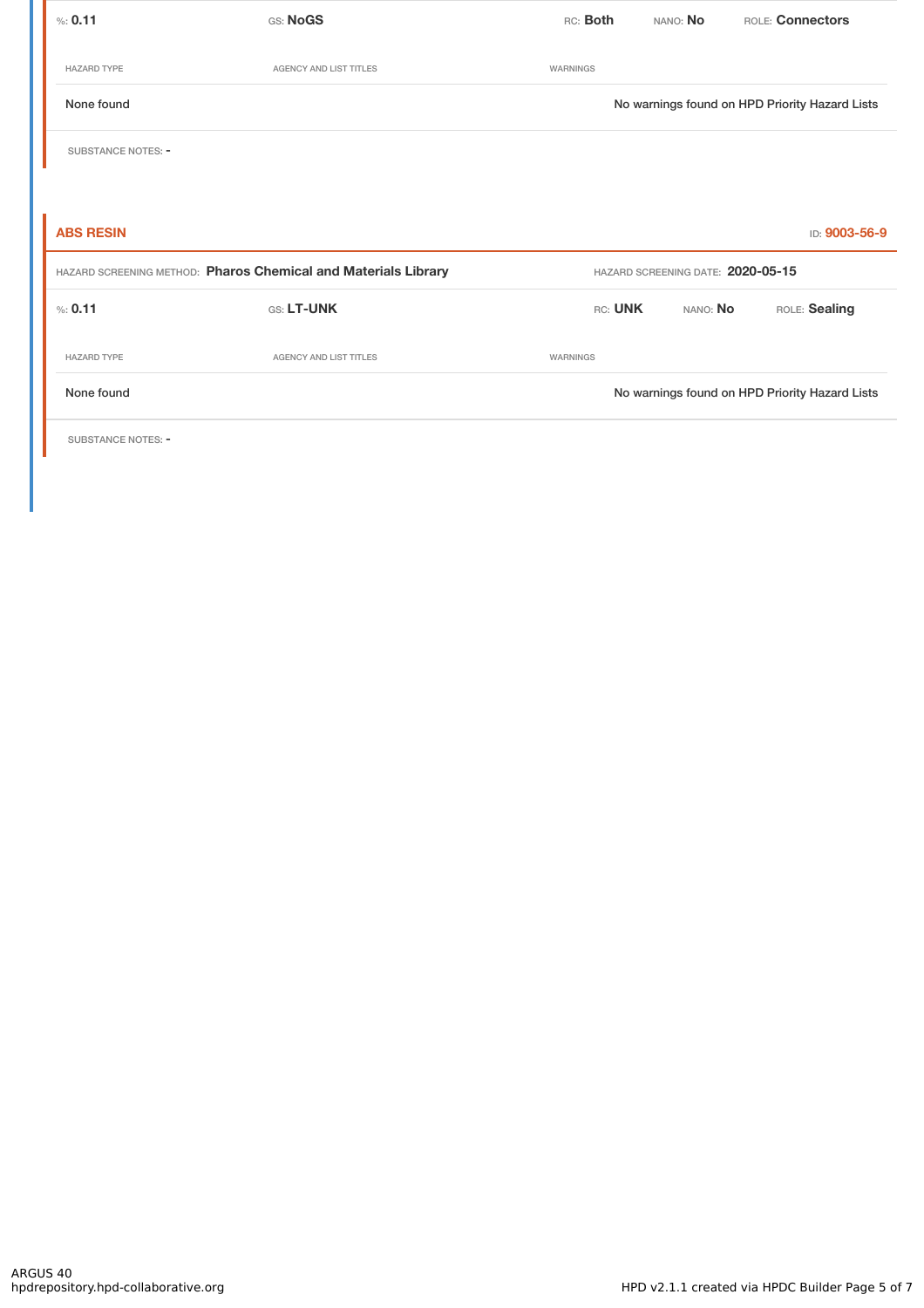This section lists applicable certification and standards compliance information for VOC emissions and VOC content. Other types of *health or environmental performance testing or certifications completed for the product may be provided.*

| <b>VOC EMISSIONS</b>                                                                                                                       | N/A                                 |                     |                       |
|--------------------------------------------------------------------------------------------------------------------------------------------|-------------------------------------|---------------------|-----------------------|
| CERTIFYING PARTY: Self-declared<br>APPLICABLE FACILITIES: This HPD is for a product<br>that is NOT liquid/wet applied.<br>CERTIFICATE URL: | <b>ISSUE DATE: 2020-</b><br>$05-13$ | <b>EXPIRY DATE:</b> | CERTIFIER OR LAB: N/A |
| CERTIFICATION AND COMPLIANCE NOTES:                                                                                                        |                                     |                     |                       |

# **H** Section 4: Accessories

This section lists related products or materials that the manufacturer requires or recommends for installation (such as adhesives or fasteners), maintenance, cleaning, or operations. For information relating to the contents of these related products, refer to their *applicable Health Product Declarations, if available.*

No accessories are required for this product.

# **Section 5: General Notes**

dormakaba has resulted from the merger of the two well-established brands Dorma and Kaba, both known for their expertise in the area of smart and secure access solutions. Together we stand for more than 150 years of security and reliability. Our master brand dormakaba stands for our offering of products, solutions and services for secure access to buildings and rooms from a single source. Our global brand power supports us to become the trusted industry leader. For more information, please go to: www.dormakaba.com. The information contained in this HPD is to be used only as a voluntary information on our products. dormakaba makes no representation or warranty as to the completeness or accuracy of the information contained herein. The products and specifications set forth in this HPD are subject to change without notice and dormakaba disclaims any and all liability for such changes. The information contained herein is provided without warranties of any kind, either express or implied, and dormakaba disclaims any and all liability for typographical, printing, or production errors or changes affecting the specifications contained herein. dormakaba DISCLAIMS ALL WARRANTIES, EXPRESS OR IMPLIED, INCLUDING, BUT NOT LIMITED TO, THE IMPLIED WARRANTIES OF MERCHANTABILITY AND FITNESS FOR A PARTICULAR PURPOSE. IN NO EVENT WILL dormakaba BE LIABLE FOR ANY INCIDENTAL, INDIRECT OR CONSEQUENTIAL DAMAGES ARISING FROM THE SALE OR USE OF ANY PRODUCT. All sales of products shall be subject to dormakaba's applicable General Terms and Conditions, a copy of which will be provided by your local dormakaba organisation upon request.